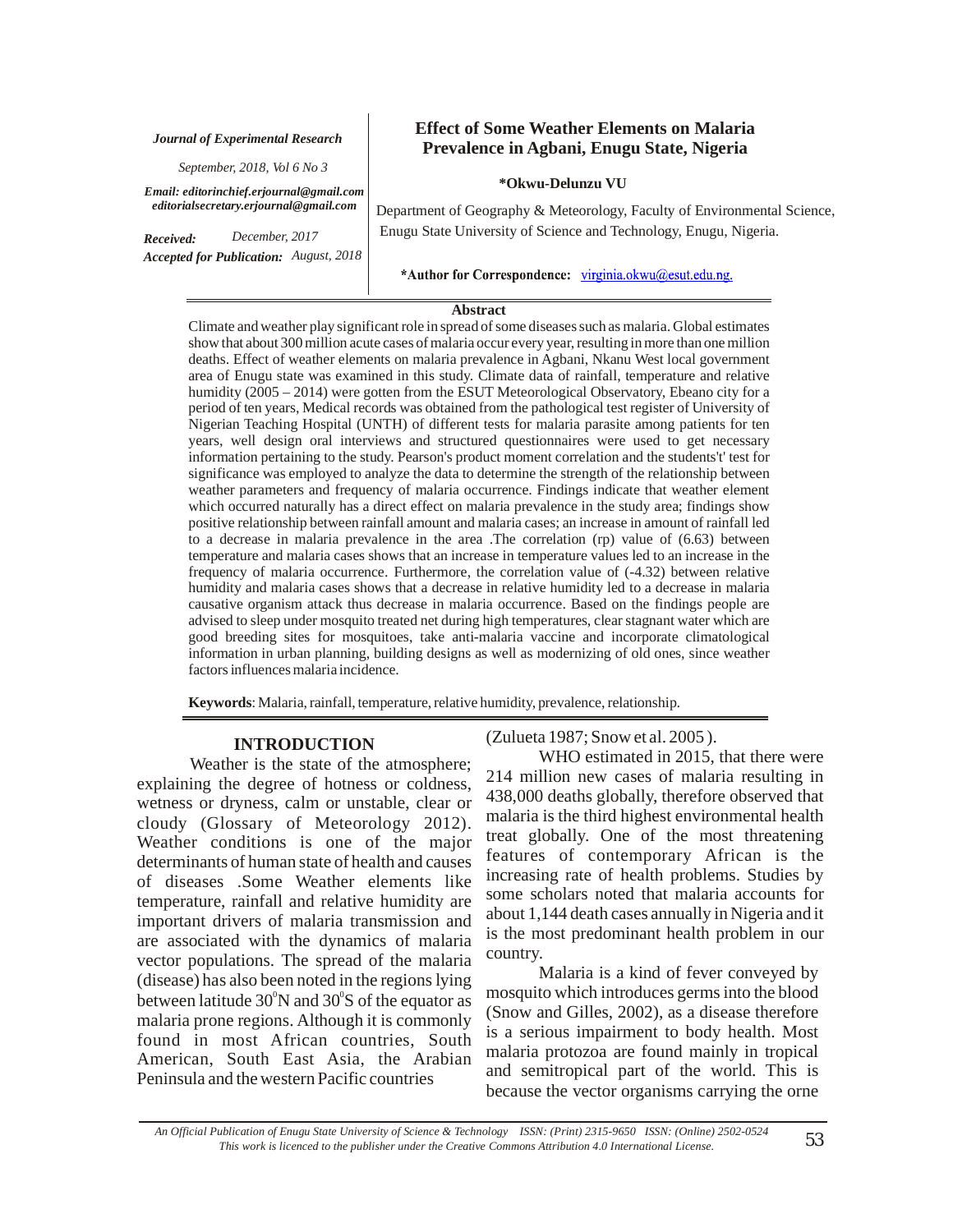parasite to man requires the high temperature and humidity of tropical regions in order to survive (Craig et al. 1999). One of the most important vector-borne disease in the tropics is malaria which is associated with one of the four species of parasite called "Plasmodium" and it is transmitted by an infected Anopheles mosquito vectors (Martins et al. 2005), such mosquito are found in almost 211 countries in the tropics and subtropics. Studies indicate that ambient temperature, rainfall and relative humidity favors' the distribution of the vector organism carrying the parasite to man; thus prevalence of malaria in those areas. (National Research Council, 2001; W.H.O 2012).

The deposition and survival of mosquito eggs, their maturation into larvae and then into adults requires aquatic environment, rainfall can create puddles that provide good breeding condition for mosquitoes. In very humid climates, drought may turn river into strings of pools, preferred breeding sites of other types of mosquito (Hay Rogers and Randolph, 2002). The duration through which the parasite would develop within the mosquito saprogenic cycle is dependent also on temperature. The Saprogenic cycle takes about 9 to 10 days at temperature of about  $28^{\circ}$ c to  $30^{\circ}$ c but stops at temperatures below  $16^{\circ}$ c, the daily survival of the vector is also dependent on temperature as well. At temperatures between  $16^{\circ}$ c and  $36^{\circ}$ c the daily survival is about 90%. This survival drops rapidly at temperature above  $36^{\circ c}$ . The highest proportion of vector surviving the incubation period is observed at temperature between  $28^{\circ}$ c and  $32^{\circ}$ c the saprogenic cycle. Accordingly Sueur (2009) stated that the effect of minimum temperature on malaria is significant, because at lower temperature, the larval and pupa stage of the mosquitoes takes longer to complete (for example 47 days at  $16^{\circ}$ c) and small increase in temperature substantially shortens the duration of these phase (to 37 days at  $17^{\circ}$ c). Therefore higher temperatures result in more frequent vector host contact. In the same vain (Bouma and Poveda, 2007) saw weather in the tropics and subtropics as effective in Malaria prevalence through his research because his findings show more Plasmodium falciparum" (Malaria parasite) in children during the early rainy

season. These data on timing of the mosquito life cycle suggest that malaria cases follow weather at defined intervals; periods of increase temperature and decrease rainfall. These findings indicated that transmission windows (TW) for malaria are predicted to increase with climate change for most vectors malaria, the temperature range of  $20^{\circ}$ c-32 $^{\circ}$ c optimal for development and transmission. A relative humidity higher than 55% is optimal for vector longevity, enabling the successful completion of sporogony. Analysis of average temperature, humidity and precipitation with malaria prevalence indicated that the maximum prevalence occurs in the months of March, April and August when the relative humidity is in the range of >60% and <80% at temperature ranging from  $25^{\circ}$ c to  $32^{\circ}$ c (National physical laboratory 2014).

 Malaria epidemics due to *Plasmodium*  falciparum are reported frequently in the east African highlands. The Ethiopian highlands experience 2 moderate transmission seasons every year (after rains in March through April). Epidemics occur in  $5-$  to 8-year cycles;  $>1$ million cases and 150,000 deaths in Ethiopia were recorded in 1998 due to malaria (World Health Organization/UNICEF, 2003).

Also Craig et al. (1999) stated that on the desert and high land fringes of malaria area, rainfall, humidity and temperature with other critical parameters for disease transmission is unstable and the population lacks protective immunity. Thus when weather conditions favor transmission, serious epidemics may occur. In some high land regions, higher temperatures possibly linked to E1 Nino may increase malaria transmission. This has been shown to occur in higher attitude parts of Asia, such as North Pakistan, at the beginning of this century, periodic epidemic of malaria flared up in Punjab region (North-East Pakistan and North-West India) after excessive monsoon rainfall ( Bouma and Poveda, 2007). Reports have also shown that from 1921, forecasts of malaria epidemics in Punjab were based on established relationship between rainfall and malaria mortality creation, probably the first malaria warning system (Conner and Thompson, 2008).

Malaria is found in many regions of the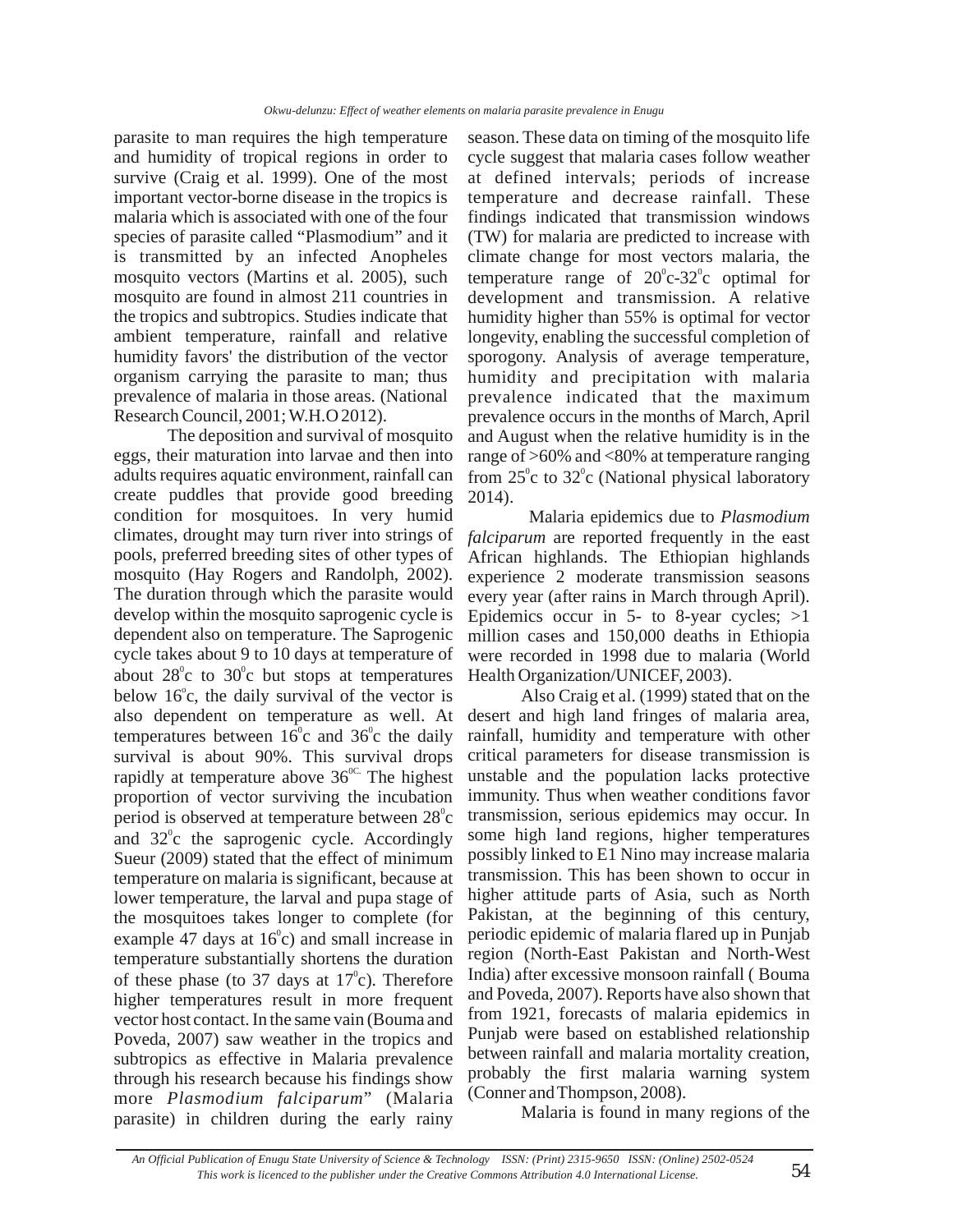word, but human plasmodia are not uniformly distributed. Malaria is more prevalent than was once suppose, particularly in West Africa (Bruce-Chwatt, 2003). It has been established that in the early 1850's, the total annual number of cases of human malaria throughout the world was about 250 million, with a mean fatality rate of 1%. The estimated global incidence of malaria lies within the next 20years to less than half of the previous figure, but this disease is still one of the most prevalent affections of the tropical worlds. Thanks to the introduction of residual insecticides and anti-malaria drugs, malaria control activities have been gently expanded and the probability of global malaria eradication has been hoped for the World Health Organization (WHO) since 1955, By the end of 1975, eradication of malaria was achieved in some countries and territories inhibited by 824 million people, over 800 million others live in areas where malaria eradication programs is still on course. Two thirds of the last figure lives in Africa where the progress has been slow, because of administrative, financial and some technical difficulties (Bruce-chwart, 2003). Thus Malaria is an entirely preventable and treatable mosquito borne illness. Notwithstanding the malaria control programs, malaria spread by the water breeding Anopheles mosquito, still kills some 5 million people a year. More than half of the world population lives at some risk of the diseases with 200-400 million new cases annually. Malaria is now a major economic and social threat in many tropical and subtropical countries (World resources, 2014). In 2012, malaria killed an estimated 482,000 children less than five years of age. That is 1300 children every day or one child almost every minute. Between 2000 and 2012, the scale-up of interventions helped to reduce malaria incidence rates by 25% globally and by 31% in the WHO (World Health Organization) African region. The global malaria mortality rate was reduced by 42% during the same period, while the decrease

in WHO African region was 49%, between 2000 and 2012; a scale up of malaria intervention saved an estimated 3.3 million lives. 90% or 3million of these are in the under five age group in sub-Saharan African. In many parts of Africa where malaria have long been highly endemic,

people are infected so frequently that they develop a degree of acquired immunity and many become "asymptomatic" carriers of the infection. This is reflected in the estimated number of people infected (267 million) compare with the estimated number of clinical case of malaria which is 107million per year (WHO, 2014). According to the World health organization (W.H.O) some 200 million persons are affected by the disease including one-fourth of the adult population on the continent of Africa. Resistance of the vector to insecticides however can make present day control programmers more difficult. According to Conner and Thompson (2008), malaria has taken a heavy toll on the population of Africa,

In Nigeria studies have shown that weather elements and malaria prevalence has been studied; some effort in Nigeria today has been directed towards providing medical facilities needed to improve health conditions. But these health programme have been only too often biased towards over sophisticated "corrective" treatment rather than mare basic widespread "preventive" treatment (Gerald, 2010). Similarly there is an urgent need for the development of malaria early warning systems with adequate lead – time to target scarce resource for preventive activities; this is recently done by Nigerian Meteorological Agency, with their seasonal rainfall prediction annual bulletin (NIMET SRP, 2015). This is important because unusual meteorological conditions, such as very low rainfall and high temperature are often cited retrospectively as the precipitating factors for epidemics. There have also been formal attempts to predict epidemics by the use of local weather or global climatic variable that are predictors of vector abundance and therefore of transmission potential. As much as this diseases "Malaria" is still highly prevalent in our communities causing physical and socio-economic burden it is however preventable. Malaria causes several problems, however the lack of understanding of the situation of malaria risk, its severity and fundamental perspectives of where (distribution) why (environmental determinations) how (transmission intensity) and when (seasonality) malaria occur are very limited. As the weather becomes warmer, it may be expected that these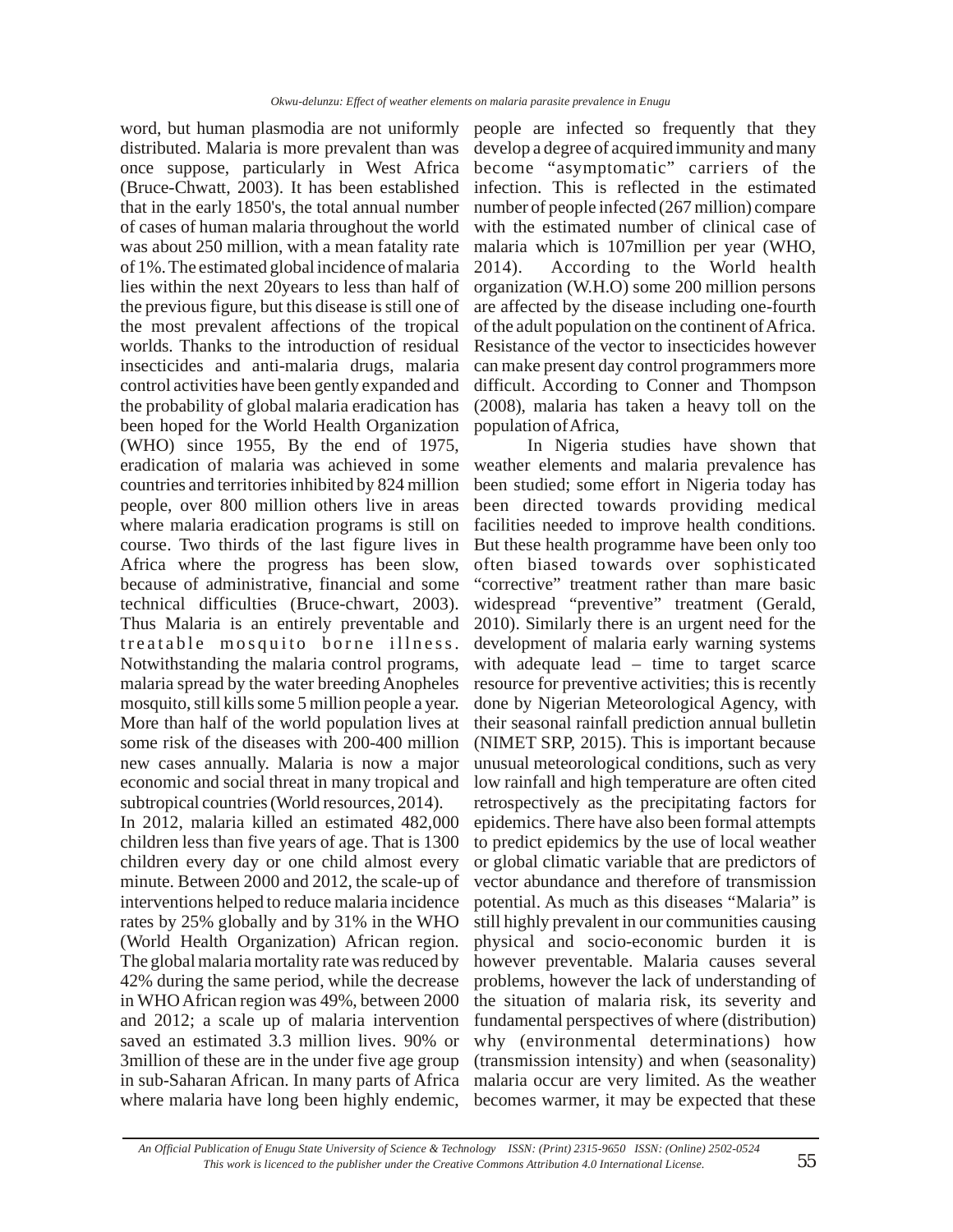(Longstreth and Wilseman, 2004). Since Agbani area. weather affects the health of Nigeria population in such a way that it encourages the spread of disease to man.

Therefore this research is aimed at assessing the effect of weather on malaria prevalence in Agbani Nkanu West Local Government Area Enugu with the following rainfall) and incidences of malaria in Agbani government and Agbani the study area. area . Thereafter recommend means of

vector will increased in their geographical range preventing and reducing malaria occurrence in

## **MATERIALS AND METHOD Study Area**

objectives (1) Investigation of malaria 2006). Agbani is the headquarters of Nkanu West frequency and it's occurrence in Agbani area (2) Local government, is located at latitude  $06^{\circ}21'$  to Assessing the relationship between weather  $06^{\circ}30$  N and longitude  $07^{\circ}25'$  to  $07^{\circ}45'E$ . Figure elements (temperature, relative humidity and 1.2 below shows the map of Nkanu West Local Agbani is located in Nkanu West local government, Figure 1.1. Nkanu west local Government of Enugu state has a population 146, 693 with 74, 367 females and 72,326 male (NPC



**Figure 1:** Map of Nigeria above showing Enugu State and Map of Enugu State Showing the Location of the Study area Nkanu West local Government Area. (Source: Ministry of Lands and Survey, Enugu, 2014)

*An Official Publication of Enugu State University of Science & Technology ISSN: (Print) 2315-9650 ISSN: (Online) 2502-0524 This work is licenced to the publisher under the Creative Commons Attribution 4.0 International License.* 56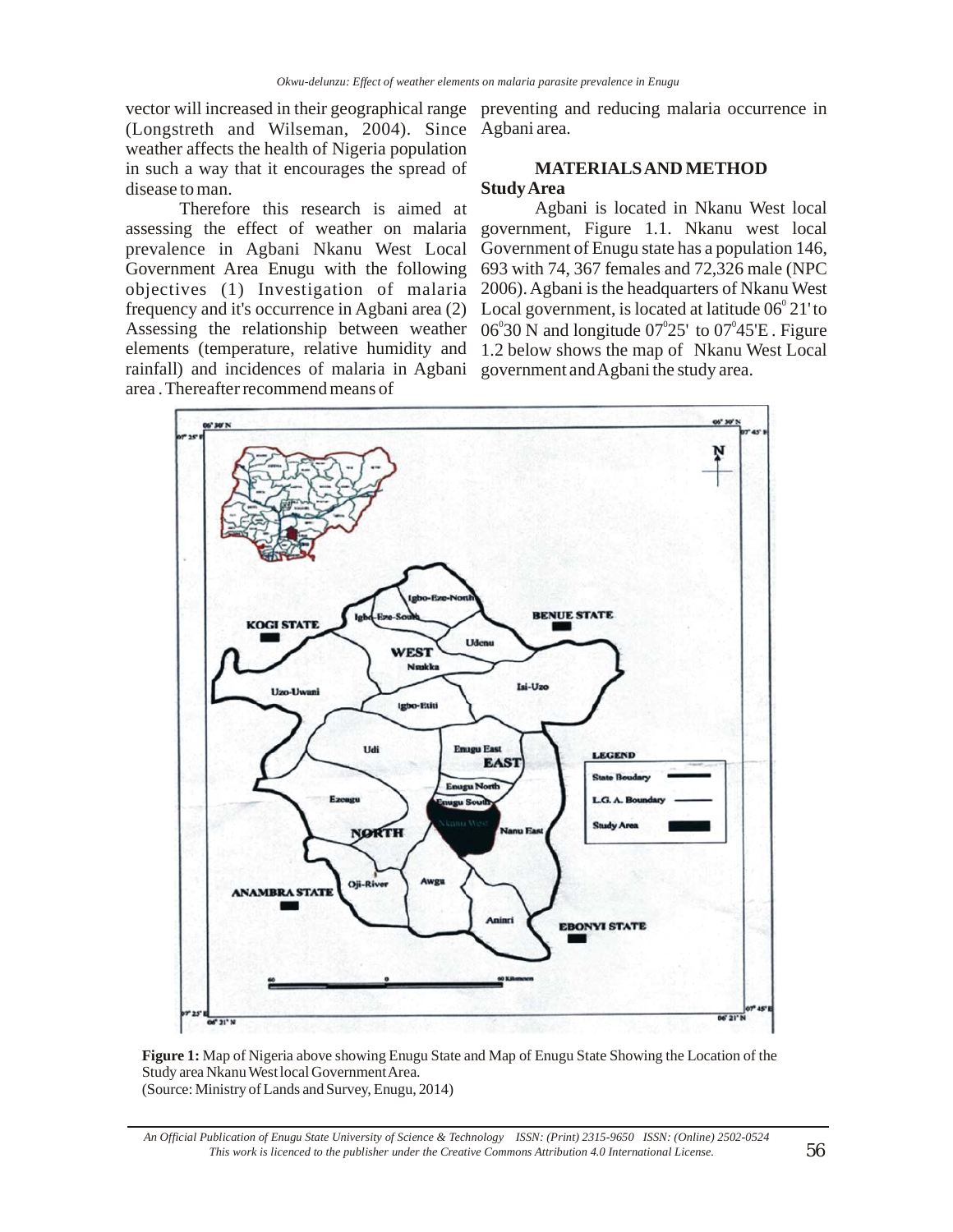Akpugo and in the Northeast by Umueze while Southwest by Amuri and Southeast by Ugboka. The town comprises of various villages which are Mgbogodo, Ogbeke, Amakpu, Ojiagu, Amiyi, Ukwa, Obeagu, Amafor, Isiagwe, Ndiagu-Amaforamakatanga and Mgbenu

Agbani is bounded in the Northwest by (Fieldwork, 2015) Amafor called station which is the new developing area where there market is located have been overcrowded. Housing while other villages has dispersed and linear settlement whereby in some area bush separate one building another.



 **Figure 2: Map of Nkanu West L.G.A, Enugu Source:** Enugu State Ministry of Lands Survey and Urban Development (2014)

resulted from alternating denudation activities.

The relief of Agbani is dominated by The major rivers which drain Agbani are plains under 230m above sea level. To the East of Umuekwu in Amafor and Ekwu stream at Agbani are more elevated plans while in the Ojiagu, there is Umumba and Umunneche, northern part it is lower relief system. According Umunwation and Umuakparakwu. They exhibit to (Ofomata 2002), the plain forms the dominant dentritic pattern drainage system which is feature in the certain Nigeria landscape and characterized by irregular branching of tributaries.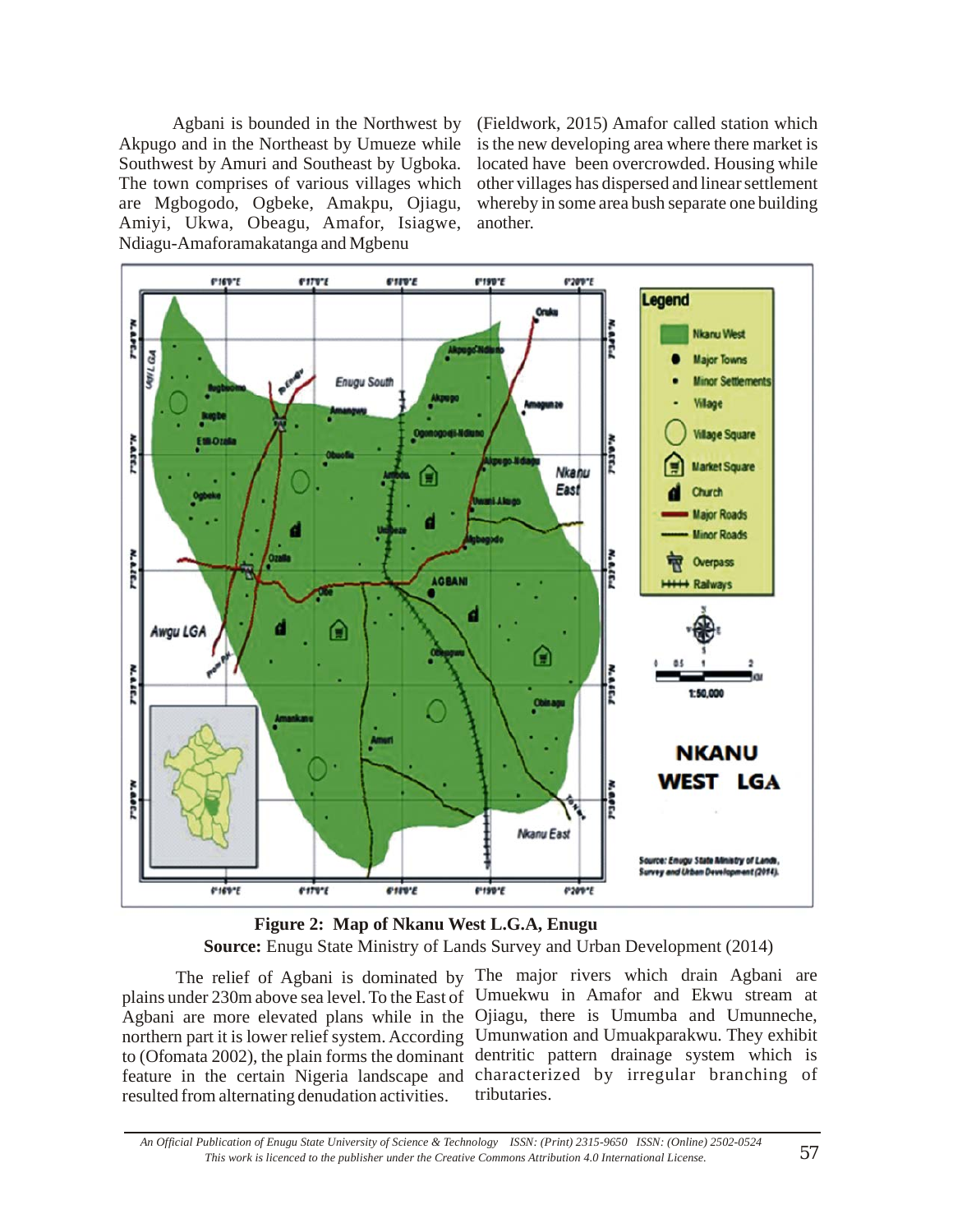## **Climate and Vegetation**

Agbani like the rest of other place in Enugu State has the tropical savanna type of climate, according to Koppen (2012) climate classification, the two air masses that influence the climate of the area, are the warm tropical maritime air mass which originates from the South Atlantic ocean and the dry dusty tropical continental air masses associated with dry rainy season experienced in the area.

The rainy season normally starts from late march and ends in October. But the rainfall is not continuous during this period. There is a break in rainfall in August and as a result the area experiences two maximum rainfall peak in a year (June/July and September/October) the dry season are experienced in November to early March. The annual rainfall is between 1500mm to 2000mm, the mean monthly rainfall is about 1400mm (NIMET 2015)

The monthly temperature ranges from 25 $\degree$ c to 32 $\degree$ c and the mean annual temperature is  $27^{\circ}$ c, Agbani lies within the guinea savannah zone of Nigeria it has some of the few characteristics of the rain forest zone, but due to human activities in the area (e.g farming, construction of road and building of houses) the natural rain forest has been destroyed. The area is now filled with secondary vegetation and derived savanna (Chukwudelunzu 2002).The vegetation aid in the soil formation and soil type while the climate acts as an agent of weathering which are transported during rainfall along the stream channels of the streams found in Agbani.

The study area with land area of about 160,222 square kilometers is one of the major sub-urban areas in the state due to the presence of Higher education industry like the State University and others. In the recent population census of 2006, the study area had a population of 146,693 and based on an annual population growth of 1.37%.

### **Data Collection**

The data used for this study were collected from both Primary and Secondary sources, Medical reports from the pathological test register, obtained from the pathology unit of UNTH revealed different tests for malaria parasite in patients for the ten years under study

(2005-2014). Positive and Negative test for malaria parasites, the months of high occurrence and low occurrence was duly noted. Also Climate Data (temperature, rainfall and Relative humidity) were gotten from the ESUT Meteorological observatory. At the time of investigation information from well-designed oral interviews personal observation, as well as the use of questionnaires were used. Oral interviews were directed to professionals (doctors, nurse and primary health officers) in the medical and health sectors on malaria and weather. The researcher made proper observation of the study area to identify favorable mosquito breeding conditions. A simple constructed questionnaire, well blended questions were employed to obtain reliable information, regarding the contribution of weather on malaria prevalence from the populace of the study area. 100 copies of questionnaires were distributed randomly by hand to the populace of Agbani Area.

#### **Data Analysis**

In analyzing the data for this research work, the Pearson moment correlation and the "t" test for significance were utilized. Also, the "t" test for significance was used because the sample size was not large.

The formula for the Pearson product moment correlation used is

$$
rp = \frac{\sum xy - (-x^{2}) - (\sum y^{2}) - (-y)}{n} \sum
$$
  
 
$$
\sqrt{(\sum x^{2}) - (\sum y^{2}) - (\sum y^{2})} \sum
$$

Where: rp is the correlation

 $\Sigma$  is the summation of values

X is the mean positive malaria cases

Y is the total mean monthly weather elements (temperature, rainfall, relative humidity) in  $H_1$ 

n is the sample size

The formula for the 't' Test for significance is

$$
T = r \sqrt{n} 2/1 - r^2
$$

Where t test for significance r = Pearson product moment correlation  $n =$ sample size.

Furthermore, the use of hypotheses subject to the coefficient of (rp) test for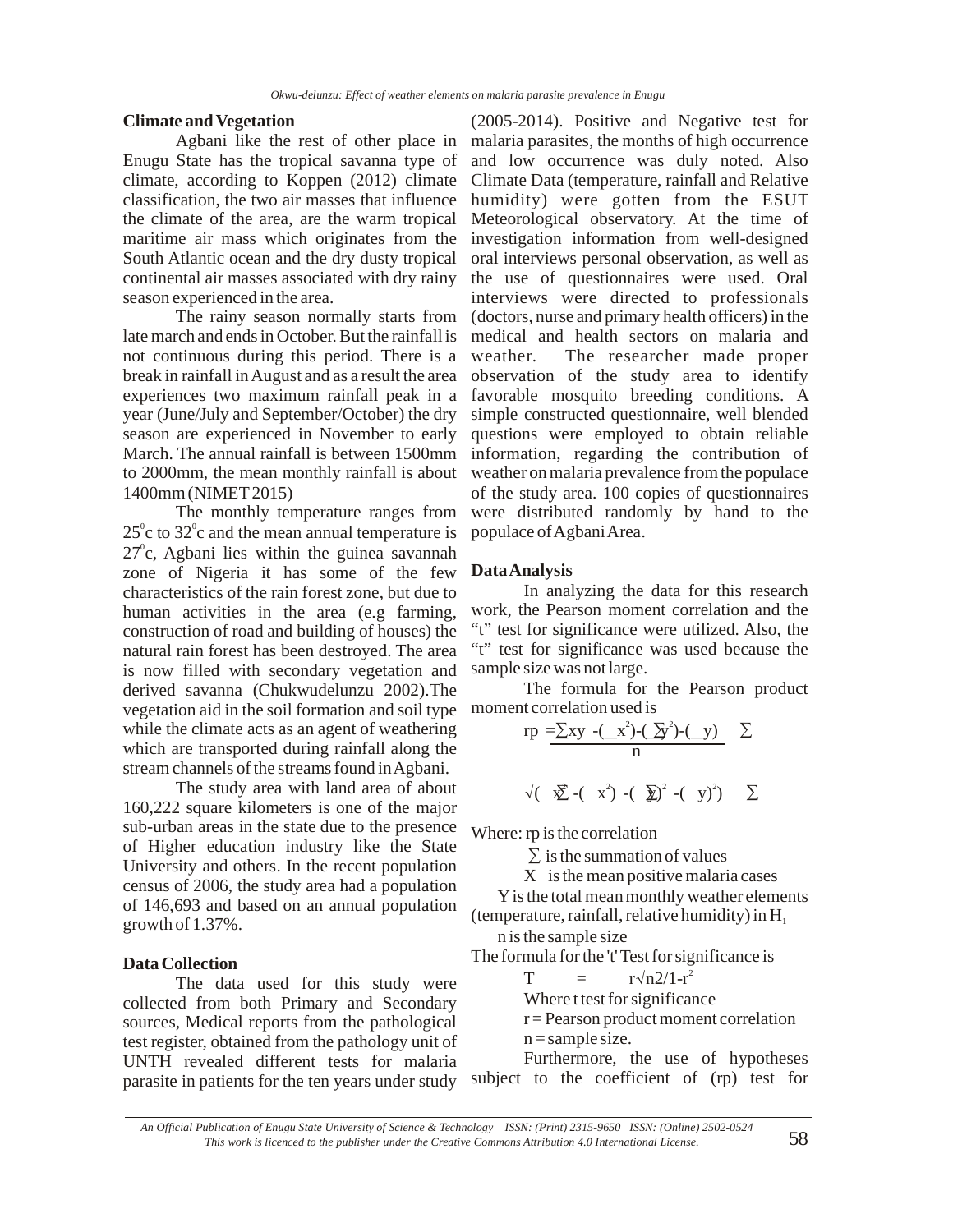significant (t) and percentage (%) were also employed, to determine the dependency of malaria incidence on weather phenomena (Rainfall, temperature and relative humidity), as to make inferences on the contribution of weather phenomena on malaria prevalence in the area.

### **RESULTS AND DISCUSSION**

### **Characteristic features of weather elements in the study area.**

The charts show characteristic features of weather elements under review. Observation in Figures 3 and 4 indicates that Agbani areas experiences a fairly high percentage of relative humidity, with the month of September having fairly higher relative Humidity than other months while year 2009 also had highest



**Figure 3: Annual monthly Relative Humidity (%) during the ten year study period**



**Figure 4: Annual Relative Humidity (%) during the ten year Study period** 

**Source:** Meteorological Observatory, Department of Geography and Meteorology, ESUT, Agbani 2015.

Figures 5 and 6 show a high amount of rainfall from the month April to November, during the years under study, September (339.3mm) recorded the highest rainfall amount in the period of ten years in line with month of high relative humidity above, followed by June (286.76mm), July (274.27mm), May (270.79mm), then a decrease in rainfall from

November . February recorded 108mm of rainfall which happens to be the least in amount and corresponds with period of high malaria prevalence because of high temperature and low rainfall. Agbani experiences two maximum rainfall peaks in June-July and September. While the remaining months of the year October, May and August experience average or little rainfall amount. The year 2009 had highest rainfall within the study period



**Figure 5: Mean Annual Monthly Rainfall (mm) for the study period**



**Figure 6: Annual Monthly Rainfall (mm) for the Study period**



 Figure 7 shows the study area has maximum temperatures in months of February, March, November and December. February March also corresponds to period of high Malaria prevalence from literature and findings



for the ten years study period

**Source:** Meteorological Observatory, Department of GEO &MET ESUT Agbani, 2015.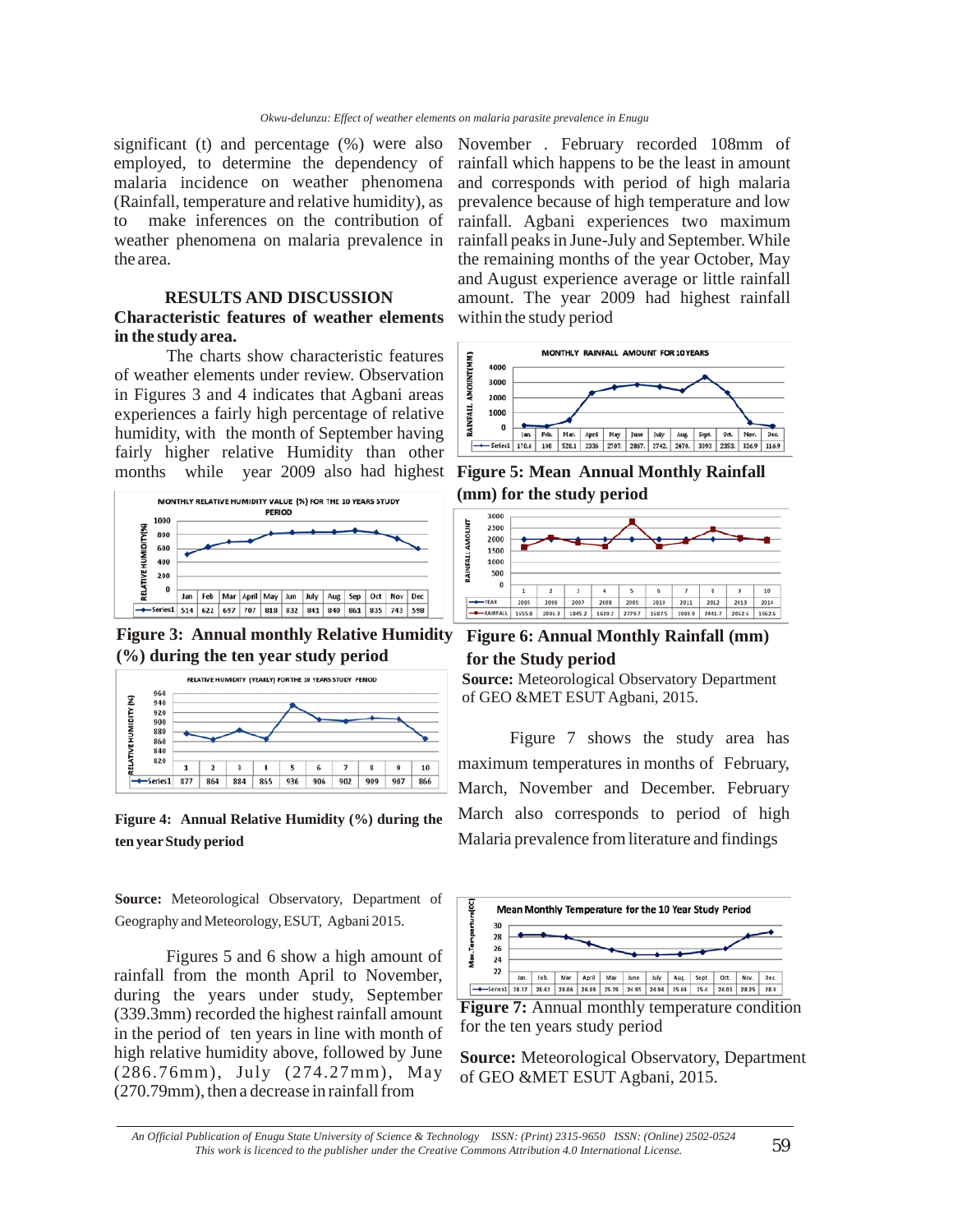## **Malaria frequency in the study area from the number of questionnaires distributed.**

The findings from table 1 show that 87 respondents had suffered from malaria between 2005-2014, while 3 respondents had not suffered from malaria for the past ten years. Hence about 97 percent of the population in Agbani, area at one time or the other suffered from malaria, within the past ten years. While about 6 percent of the people have not had malaria fever during this same time or period.

|  |  |  |  |  | <b>Table 1: Presented below 90 respondents</b> |
|--|--|--|--|--|------------------------------------------------|
|--|--|--|--|--|------------------------------------------------|

| <b>Responses</b> | No of<br>respondents who<br>suffers Malaria | <b>Percentage</b><br>(9/0) |
|------------------|---------------------------------------------|----------------------------|
| Yes              | 87                                          | 97                         |
| No               | 3                                           | 3                          |
| Total            | 90                                          | 100                        |

Source: (Field work 2015).

Table 2 shows that 65 respondents which is 72.2% suffered from malaria very often, while 22 respondents suffer from malaria on a rare occasions also 3 respondents has not suffered from malaria in the past 10 years.

**Table 2: Detail: How often do you suffer from malaria?**

| <b>Responses</b> | No of<br>respondents | <b>Percentage</b><br>(9/0) |
|------------------|----------------------|----------------------------|
| Very often       | 65                   | 72.2                       |
| Not often        | 22                   | 24.4                       |
| Not at all       | 3                    | 3                          |
| <b>Total</b>     | 90                   | <b>100</b>                 |

**Source** :( Field work 2015)

Table 3 shows highest number of positive malaria parasite test (MP+) in the months of March about 411.1 positive malaria cases which corresponds to period of highest temperature value. August has a mean total of 399.6 cases. The remaining months of the year experiences fairly high positive malaria cases with mean total of about 104.2-107.2. However November had the least Malaria attack which corresponds to period of low rainfall, Relative Humidity and Temperature.

|  |  |  | Table 3: Number of cases positive to malaria Test (MP+) |
|--|--|--|---------------------------------------------------------|
|  |  |  |                                                         |

| <b>Month 2005</b> |     | 2006 | 2007 | 2008 | 2009 | 2010 | <b>2011</b> | 2012 2013 |     | 2014 | <b>Total</b> | <b>Mean</b>  |
|-------------------|-----|------|------|------|------|------|-------------|-----------|-----|------|--------------|--------------|
|                   |     |      |      |      |      |      |             |           |     |      |              | <b>Total</b> |
| Jan.              | 100 | 120  | 101  | 100  | 102  | 110  | 101         | 103       | 105 | 100  | 1024         | 104.2        |
| Feb.              | 217 | 197  | 200  | 213  | 204  | 198  | 210         | 205       | 115 | 200  | 1959         | 195.9        |
| March 400         |     | 402  | 402  | 400  | 450  | 403  | 420         | 409       | 410 | 415  | 4111         | 411.1        |
| April             | 200 | 210  | 201  | 211  | 220  | 215  | 200         | 201       | 210 | 212  | 2080         | 208.0        |
| May               | 195 | 119  | 112  | 162  | 190  | 120  | 110         | 153       | 162 | 120  | 1443         | 144.3        |
| June              | 200 | 211  | 213  | 207  | 202  | 212  | 214         | 208       | 209 | 201  | 2434         | 233.4        |
| July              | 200 | 210  | 205  | 211  | 218  | 208  | 207         | 201       | 197 | 162  | 2019         | 201.9        |
| Aug.              | 400 | 414  | 411  | 413  | 401  | 398  | 410         | 362       | 400 | 387  | 3996         | 399.6        |
| Sept.             | 201 | 200  | 206  | 212  | 199  | 182  | 200         | 204       | 209 | 220  | 2033         | 203.3        |
| Oct.              | 212 | 211  | 213  | 200  | 215  | 218  | 200         | 218       | 200 | 192  | 2079         | 207.9        |
| Nov.              | 100 | 115  | 110  | 115  | 87   | 72   | 98          | 78        | 87  | 99   | 961          | 96.1         |
| Dec.              | 118 | 100  | 110  | 101  | 120  | 99   | 100         | 105       | 104 | 115  | 1072         | 107.2        |

Source: (Pathology Unit, UNTH. ItukuOzalla, 2015.)

The table 4 shows that 60 respondents that is environment is the major cause of malaria fever 66.7% believed mosquito to be the major causes of malaria fever in human, 15 believed that dirty

to human while 7 respondent considered it to be too much rainfall and 8 respondent believed it is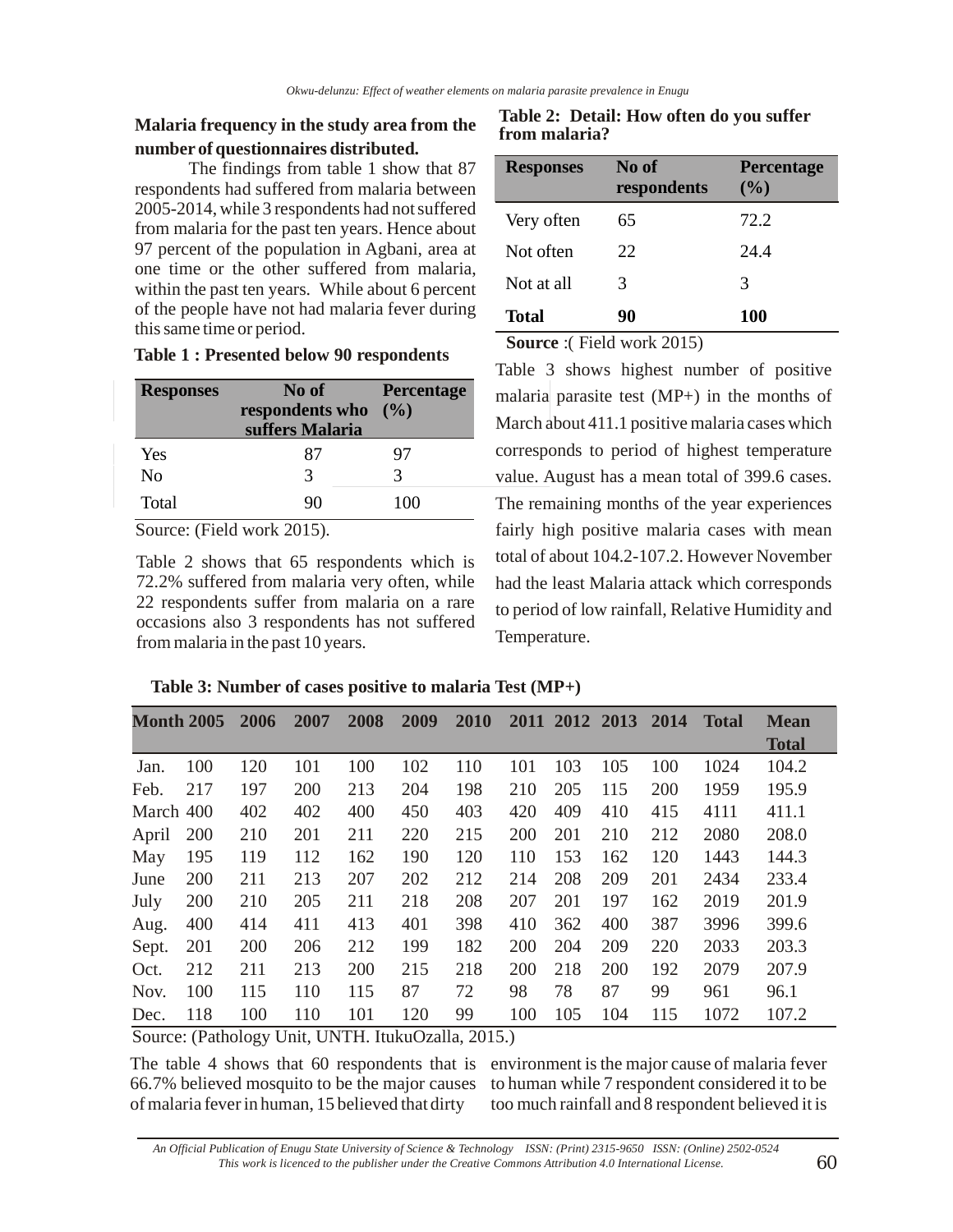| <b>Causes</b>             | No of<br>respondents | Percentage<br>(%) |  |  |  |  |
|---------------------------|----------------------|-------------------|--|--|--|--|
| Mosquito                  | 60                   | 66.7              |  |  |  |  |
| Dirty environment         | 15                   | 16.7              |  |  |  |  |
| Poor housing              |                      |                   |  |  |  |  |
| High temperature          |                      |                   |  |  |  |  |
| Much Rainfall             | 7                    | 7.8               |  |  |  |  |
| All of the above          | 8                    | 8.8               |  |  |  |  |
| Total                     | 90                   | 100               |  |  |  |  |
| Source: (Field work 2015) |                      |                   |  |  |  |  |

# **Table 4: Detail what do you think is the major cause of malaria fever to human?**

# **Table 5: Do you agree that malaria can be prevented and wiped off from Agbani area.**

| <b>Responses</b> | No of<br>respondents                          | Percentage $(\% )$ |
|------------------|-----------------------------------------------|--------------------|
| Yes              | 21                                            | 23                 |
| N <sub>0</sub>   | 45                                            | 47                 |
| Not sure         | 24                                            | 30                 |
| Total            | 90                                            | 100                |
|                  | $C = \sqrt{\Gamma^2} \cdot 11 = 1 \cdot 2015$ |                    |

Source: (Field work 2015).

Findings in table 6 show that 50% of the respondents believe clearing of drainage system will eradicate mosquito breeding places; thereby reduce malaria prevalence in the area.

Table 5 shows that 21 respondents believed that malaria can be prevented and wiped off from Agbani while 45 respondents do not agree that it is possible to prevent and completely wipe off malaria from Agbani.

## **Table 6: Detail of what measures can help in eradicate mosquito?**

| <b>Measures</b>                         | No of respondents | Percentage $(\% )$ |
|-----------------------------------------|-------------------|--------------------|
| Sand filling of stagnant water          | 15                | 16.7               |
| Clearing of drainage system             | 45                | 50                 |
| Clearing of vegetation around<br>houses | 30                | 33.3               |
| Total                                   | 90                | 100                |

Source :( Field work 2015)

## **The relationship between weather elements and malaria prevalence in the study area.**

Table 7 shows 72 respondents believed that rainfall favor malaria prevalence, while 18 respondents do not agree that rainfall favors the prevalence of malaria.

## Source: (Field work 2015).

From table 8 it was seen that 40 respondent which is 44% see temperature as a major causes of malaria while 50 respondents which is 56% do not agree that temperature causes malaria in Agbani.

# **Table 8: Does temperature influence the frequency of malaria prevalence?**

|                | <b>Response</b> No of respondent Percentage $(\%)$ |     |       | <b>Response</b> No of respondent | <b>Percentage</b> $(\% )$ |
|----------------|----------------------------------------------------|-----|-------|----------------------------------|---------------------------|
| Yes            |                                                    | 80  | Yes.  |                                  |                           |
| N <sub>0</sub> |                                                    |     | No.   | 50                               | 56                        |
| Total          | 90                                                 | 100 | Total | 90                               | 100                       |
|                | Source: (Field work 2015).                         |     |       | Source: (Field work 2015).       |                           |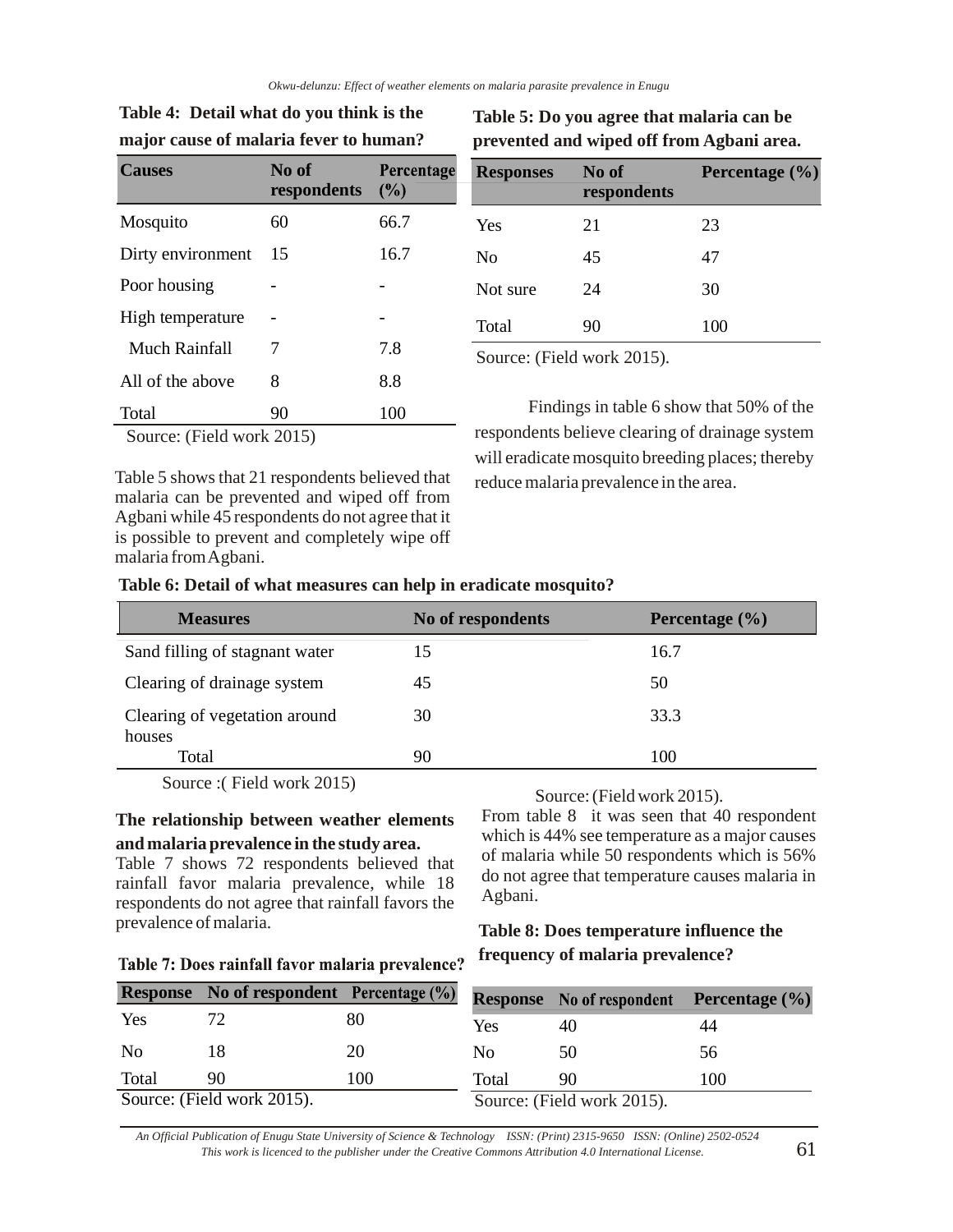Table 9 shows that 76 respondent think that With reference to table 10, 50 respondents relative humidity affects the prevalence of malaria while 14 of the respondents do not think that relative humidity actually influences malaria prevalence in Agbani area.

|  |  |                                             | Table 9: Do you think relative humidity |
|--|--|---------------------------------------------|-----------------------------------------|
|  |  | influence the frequency malaria prevalence? |                                         |

|                | <b>Response No of respondent Percentage (%)</b> |       |
|----------------|-------------------------------------------------|-------|
| Yes            | 76                                              | -84.4 |
| N <sub>0</sub> | 14                                              | 15.6  |
| Total          | 90                                              | 100   |

believed that season of malaria attack is mainly during rainy season June July and August, which is not correct, and therefore enlightenment programme is important, 20 respondent believes season of malaria attack is during dry season March, April and May which is correct while 12 respondent experienced malaria during the rainy season retreat between September, October and November and 8 respondents were believes malaria attacks more during dry season, between December, January February.

Source: (Field work 2015)

| Table 10: Season of malaria attack |  |  |
|------------------------------------|--|--|
|------------------------------------|--|--|

| <b>Season</b>                                                               | No of respondent | Percentage $(\% )$ |
|-----------------------------------------------------------------------------|------------------|--------------------|
| Raining season (peak) June, July, august<br>Dry Season March, April And May | 50<br>20         | 55.6<br>22.2       |
| Retreat or end of rainy season September,<br>October November               | 12               | 13.3               |
| Proper dry season December, January<br>February                             | 8                | 8.9                |
| Total                                                                       | 90               | 100                |

Source: (Field work 2015).

 Hypothesis was tested between relative humidity and malaria prevalence. Correlation value of rp  $(-4.32)$  is greater than  $+0.73$ , which shows a very strong negative relationship between relative humidity (RH) and malaria cases. This negative relationship means that an increase in RH will lead to a decrease in malaria cases, and vice versa. And since the calculated value of  $t = (0.69)$  is less than 1.81 we reject the null hypothesis  $(H_0)$  and accept the alternative hypothesis  $(H<sub>1</sub>)$  which states there is significant negative relationship between relative humidity (RH) and malaria prevalence. Further still correlation between Temperature  $(^0c)$  and Malaria Prevalence indicates the value of rp  $(6.63)$  is greater than  $+0.74$  and less than  $+1$ , which shows a very strong positive relationship between temperature and malaria cases. This positive relationship means that an increase in temperature lead to a increase in malaria

prevalence, and since the calculated value of  $t =$ (-0.49) is less than 1.81 we reject the null hypothesis  $(H_0)$  and conclude that there is a significant relationship between temperature and malaria prevalence. On Correlation between Rainfall and Malaria Prevalence, the value of rp  $(8.9)$  is greater than  $+0.74$  and greater than  $+1$ , it shows a positive relationship between rainfall amount and malaria cases. This means that an increase in amount of rainfall will lead to a decrease in malaria prevalence, and vice versa. This is true, since temperature values are low during this period,it does not favour growth of mosquito larva. Again, the fallen rains flushes away the mosquito breeding places, therefore leaving less agent of Malaria during the period, we conclude that there is significant relationship between relative rainfall amount and malaria prevalence.

*An Official Publication of Enugu State University of Science & Technology ISSN: (Print) 2315-9650 ISSN: (Online) 2502-0524 This work is licenced to the publisher under the Creative Commons Attribution 4.0 International License.* 62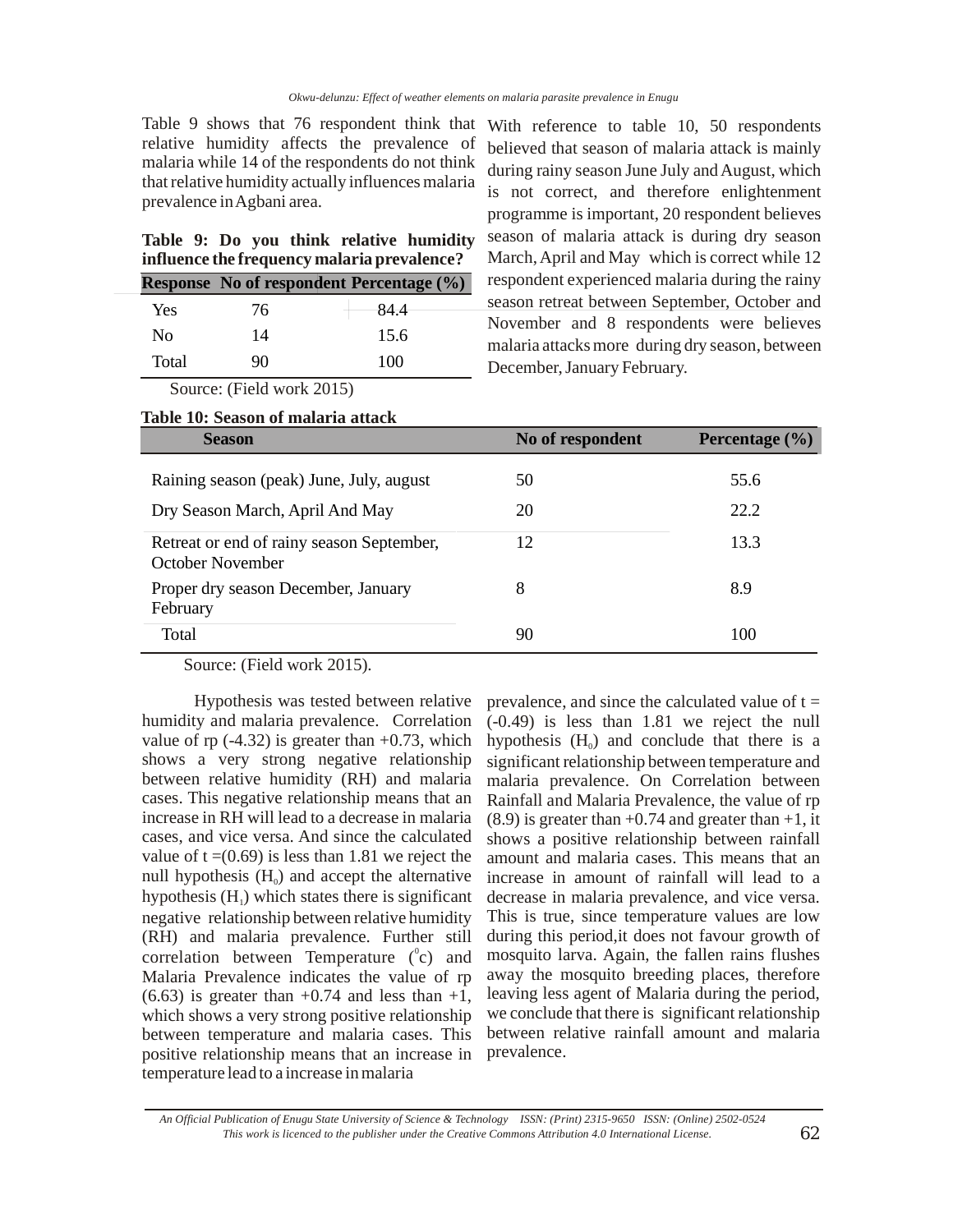## **CONCLUSION**

The findings of this research work implicate climate and weather in the health sector particularly the issue of malaria prevalence in Agbani area. The study discovered that cases of malaria attack are quite high in Agbani. As it can be seen from the distributed questionnaire 96.6% of the populace in Agbani have at one time or the other suffered from malaria this is in line with findings of W.H.O 2012, Craig et al (1999) and National Research council, 2001 indicating Malaria as prevalence in tropical area because of the weather in the area. It was also discovered that majority of these malaria cases occurred in March when the temperature are high, and few ponds created by false rainfall onset.

On the relationship between malaria prevalence and temperature, it was discovered that there is a relationship between malaria and low temperature; malaria cases tend to be on the decrease, especially during the month of November during period of low temperature, but malaria cases tend to be on the increase during the months of high temperature.

On the relationship between rainfall amount and malaria prevalence; it was deduced that there is a significant relationship which is positive between malaria prevalence and rainfall amount which means that an increase in the amount of rainfall will lead to an decrease in cases of malaria in Agbani, especially during the months of June and September. This is also in line with Bouma and Poveda (2007) findings when he noted that weather in the tropics and subtropics as effective in Malaria prevalence through his research because his findings show more plasmodium falciparum" (Malaria parasite) in children during the early rainy season and following Elino events.

Findings also discovered that there is a very weak relationship between relative humidity and malaria prevalence, with a correlation coefficient value of 4.32., that periods of low humidity do not favors the breading of mosquitoes, which determine the rates of malaria prevalence on the people of Agbani. It was also discovered that these periods which experiences high rainfall amount and high relative humidity, have low recorded

temperatures, as a result of the availability of rain clouds, which affects the amount of insulation that get to the earth surface.

## **RECOMMENDATION**

The basic reasons for this research work is to highlight the contribution of weather on malaria prevalence and from the findings of this work, it was found out that the people in Agbani are not totally aware about the weather influence on malaria prevalence and its effect on the occurrence of the malaria outbreak. Based on findings from this research work the public could be educated or informed; emphasizing on the importance of incorporating climatological information in urban planning, building designs as well as modernizing of old ones, since weather factors influences malaria incidence, building designers should incorporate mosquito preventive measures such as, proper drainage channels, door and window nets even to the smallest opening and the newly introduced mosquito repellent bulbs because mosquito is the targeted vector carrier of malaria parasite to man. Formal and informal education and training are necessary to create awareness of the scale of the problem and the times of the year when Malaria attacks is more prevalent. Research work findings should be published and made public; the larger public can be reached by enforcing environmental sanitation standards, developing the culture of environmental compliance.

## **REFERENCES**

- Bouma MJ, Poveda G.(2007). Predicting high risk year for malaria in Colombia using parameters of Ei Nino Southern Oscillation. The Medical Health Encyclopedia J.G Ferguson publishing co Chicago Illinois. pp: 19-323.
- Bruce-Chwatt RM. (2003). Epidemic common in West Africa. Kochar's Concise Textbook of Medicine, Fourth Edition York Lodge, York Road, Richmond, Surrey, TW10 6DR, UK Lippincott, Williams and Wilson, Baltimore, USA, 2003
- Chukwudelunzu VU. (2002). Implications of Rainfall Characteristics on Agriculture in Enugu State of Southeastern Nigeria Unpublished M.Tech.,Project; Federal University of Technology, Minna Niger State.